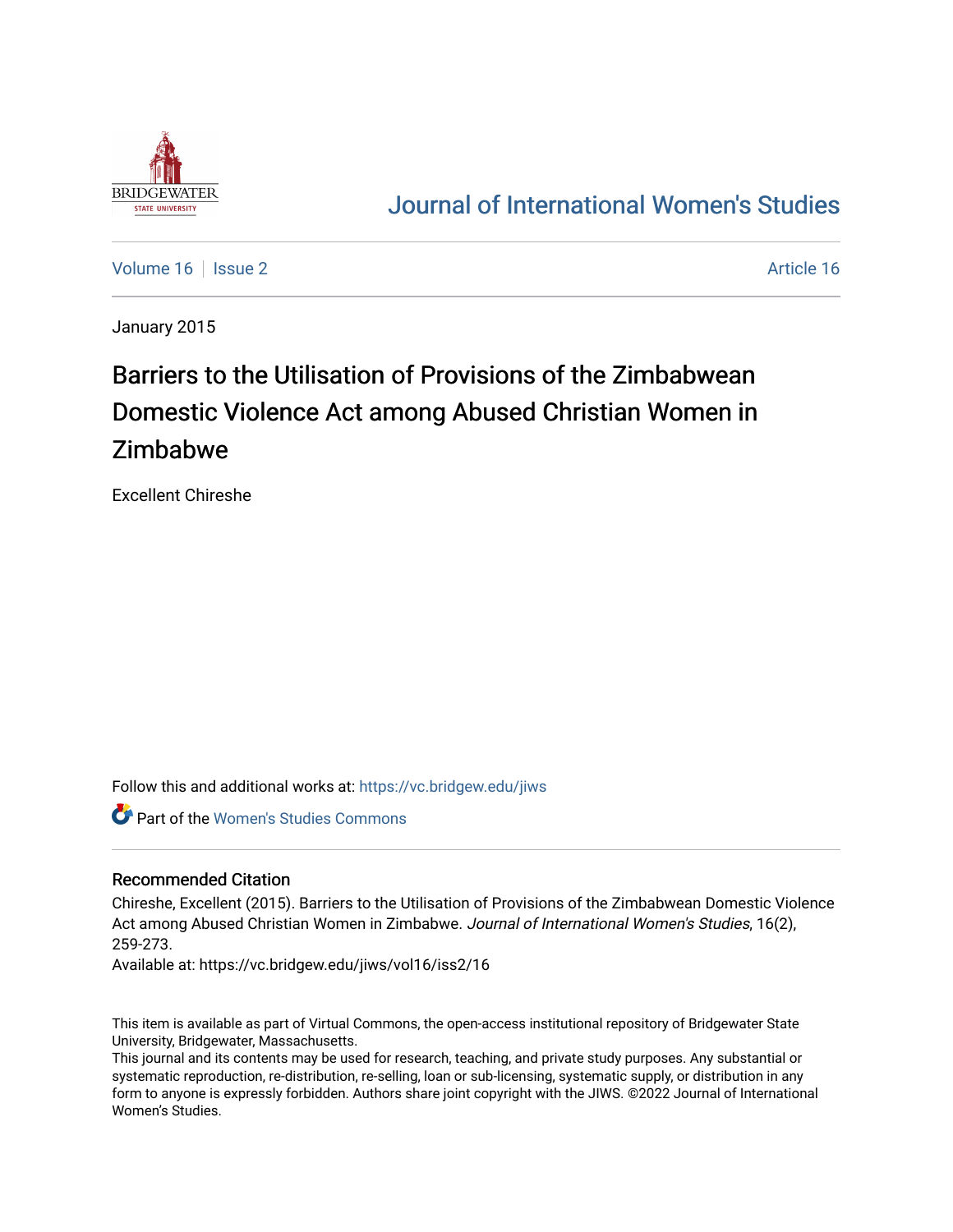#### Chireshe: Zimbabwean Domestic Violence Act

This journal and its contents may be used for research, teaching and private study purposes. Any substantial or systematic reproduction, re-distribution, re-selling, loan or sub-licensing, systematic supply or distribution in any form to anyone is expressly forbidden. ©2015 Journal of International Women's Studies.

#### **Barriers to the Utilisation of Provisions of the Zimbabwean Domestic Violence Act among Abused Christian Women in Zimbabwe**

By Excellent Chireshe $<sup>1</sup>$ </sup>

#### **Abstract**

The Domestic Violence Act of Zimbabwe was enacted in response to an escalation in cases of domestic violence. In spite of the enactment of the Act, domestic violence continues and there is limited utilisation of the provisions of the law. This paper seeks to identify factors that militate against the utilisation of provisions of the Act by victims of domestic violence. Twentytwo Christian women who were abused by their male intimate partners participated in the study on which this paper is based. A qualitative design, influenced by the feminist perspective, was adopted for this study. Purposeful sampling was applied in selecting participants who took part in in-depth semi-structured interviews. Participants were given an opportunity to share their individual experiences. Data were analysed thematically. The study revealed that religious, cultural and economic reasons prevented most victims of domestic violence from seeking legal recourse. It was recommended that successful implementation of laws relating to domestic violence needs a coordinated response from all sectors. Recommendations for further research were also made.

*Key Words:* Domestic Violence, Abused Christian Women, Zimbabwean Domestic Violence Act

#### **Background and Significance**

Violence against women has been of great international concern and has received much attention. It has come to be described as a global pandemic because of its devastating consequences on the abused and society in general. Violence against women knows no racial, geographical, cultural, religious, or linguistic boundaries, thereby affecting women of all walks of life. While female-perpetrated violence has been researched and documented, maleperpetrated violence against females is the most frequently reported (Chibber & Krishnan, 2011; Ilika, 2005; Shaw & Lee, 2009; Townsend, 2008; Yigzaw, Berhane, Deyessa, & Kaba, 2010). From a feminist perspective, violence against women is a consequence and reinforcer of patriarchy (Christiansen, 2010; Gnanadason, 2012; Knickmeyer, 2004; Prinsloo, 2007). In 1993, the United Nations (UN) General Assembly passed the Declaration on the Elimination of Violence Against Women which offered the first official definition of violence against women

 $\overline{\phantom{a}}$ 

<sup>&</sup>lt;sup>1</sup> Excellent Chireshe, PhD, is a lecturer in the Department of Philosophy and Religious Studies at Great Zimbabwe University, Zimbabwe. She earned her Doctor of Literature and Philosophy in Religious Studies from the University of South Africa (UNISA), and her MA and BA in Religious Studies from the University of Zimbabwe. Her research interests include issues of gender, sociology of religion, and religion and ethics. She conducted the study on which this article is based as a doctoral student.

Excellent Chireshe, Department of Philosophy and Religious Studies

Great Zimbabwe University

P O Box 1235, Masvingo, Zimbabwe

Email:excellentchireshe@yahoo.com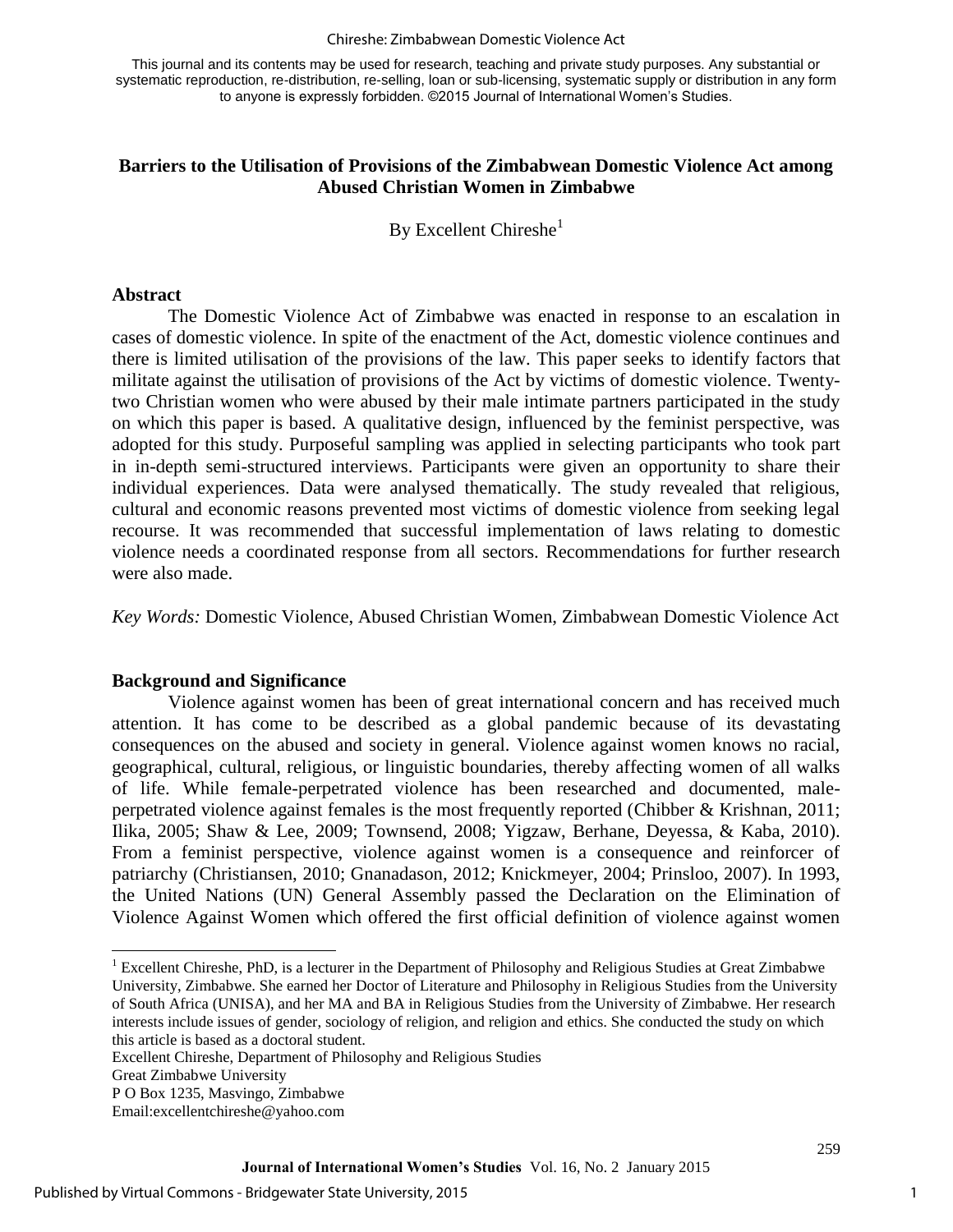(Ilika, 2005). The UN General Assembly defined violence against women as any act of genderbased violence, which results in or is likely to result in physical, sexual, or psychological harm or suffering to women including threats of such acts (Ilika, 2005). Apart from the UN General Assembly, some international conferences such as the World Conference on Human Rights (Vienna, 1993), the International Conference on Population and Development (Cairo, 1994), and the Fourth World Conference on Women (Beijing, 1995) have also addressed violence against women and identified it as an issue of global importance (Sturke, 2008).

One of the most common forms of violence against women is domestic violence. The UN has endorsed the view that domestic violence is a women's issue (Amirthalingam, 2003), notwithstanding that males can also fall victim to female-perpetrated violence within the domestic sphere. Domestic violence has emerged as one of the primary public policy concerns in countries around the world.

Domestic violence in the form of intimate partner violence is quite common, and it is this type of violence that this paper concerns itself with. Focus is on intimate partner violence against women in heterosexual relationships. The terms domestic violence, domestic abuse, intimate partner violence, spousal violence or abuse shall be used interchangeably although the term domestic violence shall be the most frequently used. Informed by a feminist perspective, this study focused on violence by men against women.

An increase in cases of domestic violence in Zimbabwe gave rise to the enactment of the Domestic Violence Act (hereinafter the Act) in 2006. The Act was put in place with the aim of protecting victims of domestic violence. Osirim's (2003) recommendation that "Zimbabwe needs to move in the direction of South Africa with respect to legislation that fully criminalises domestic violence" (p. 165) was addressed by the enactment of the Act in 2006.

According to Section 3 of the Act (Zimbabwe 2006, subsection 1) domestic violence includes (among others):

any unlawful act, omission or behaviour which results in death or the direct infliction of physical, sexual, or mental injury to any complainant by a respondent and includes the following: physical abuse, sexual abuse, emotional, verbal and psychological abuse, economic abuse, intimidation, and harassment.

A victim of domestic violence seeking relief from the abuse may report the violence to a police officer who may arrest the perpetrator or advise the victim or his/her representative to apply for a protection order. A protection order is a document that a magistrate signs and is aimed at protecting the complainant from serious or substantial harm or discomfort or inconvenience, whether physical, emotional or economic (Nawaz, Nawaz, & Majeed, 2008; Zimbabwe 2006, Section 9). The Act was a major accomplishment that acknowledged the seriousness of violence against women in Zimbabwe. Prior to the establishment of the Act, there had not been any law in Zimbabwe that specifically addressed domestic violence (Osirim, 2003; Tichagwa, 1998).

 In spite of significant attention given to the topic of domestic violence in recent years, it continues to be a massive problem with enormous individual and societal consequences (Townsend, 2008; Tracy, 2007). Within the Zimbabwean context domestic violence still occurs despite the passing of legislation on domestic violence (Chireshe, 2012; Chuma & Chazovachii, 2012; Hove & Gwazane, 2011).

Given that religious beliefs affect people in many different ways, influencing decisions and behaviour (Wang, Horne, Levitt, & Klesges, 2009), it was the purpose of this study to find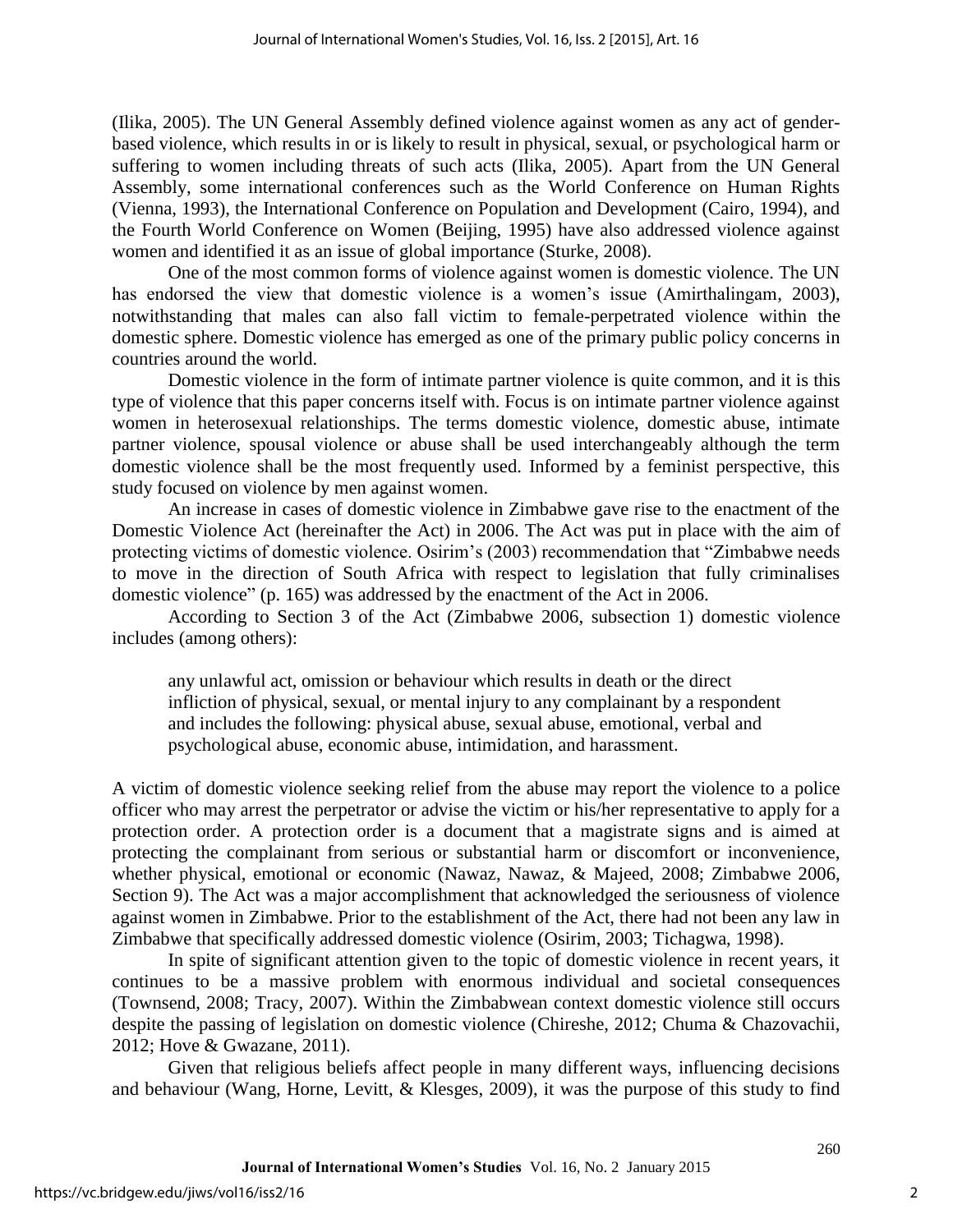out whether and to what extent the use of the Act among Christian women, abused by their male intimate partners in Zimbabwe, was influenced by religious beliefs. Furthermore, while domestic violence, especially intimate partner violence in heterosexual relationships, has generated a large research literature, very little has been written (to the knowledge of the researcher) about domestic violence among Christian women in Zimbabwe and factors influencing the use of the Act by such women. This paucity of literature has prompted the present study.

The study sought to answer the following main research question: What factors serve as barriers to the utilisation of the Domestic Violence Act by abused Christian women who are abused by their male intimate partners in Zimbabwe? This study was part of a larger study which focused on the extent to which domestically abused Christian and Muslim in Zimbabwe women took advantage of the Zimbabwean Domestic Violence Act (Chireshe, 2012).

#### **Method**

#### *Design*

A qualitative design was adopted for this study. Since the qualitative design is based on an exploration of people's lived experiences and how they make sense of such experiences (Corbin & Strauss, 2008; Heppner, Wampold, & Kivlighan, 2007), it was found appropriate for this study. The design enhanced the extraction of an individual account from each participant through listening to stories of their experiences of domestic violence. The qualitative method adopted in this study was the phenomenological method which, as Aspers (2009) suggests, holds that the social world is constructed by its inhabitants. This study, in observance of empirical phenomenology, investigated domestic violence as it was experienced and perceived by specific individuals.

#### *Sample*

Participants were selected along predetermined criteria. Purposeful sampling, which involves choosing participants who have the right information for the study (Neuman, 2006), was employed in this study. Women who had experienced domestic violence were selected with the assistance of leaders of Christian women's church organisations, the researcher's friends and relatives as well as some of the participants. Where participants assisted in the identification of other prospective participants, this was snowball sampling. In snowball sampling, researchers identify a small number of individuals who have the characteristics in which they are interested (Cohen, Manion, & Morrison, 2001). These individuals identify, to the researcher, other prospective participants, and these, in turn, identify yet others. Twenty-two women, belonging to diverse Christian churches, aged between 25 and 52, who were or had been in intimate heterosexual relationships with partners that abused them physically or otherwise, participated in the study. They all belonged to the Shona ethnic group and resided in and around Masvingo City, Zimbabwe.

#### *Instrumentation*

Since in-depth semi-structured interviews are an effective means of gathering data on people's experiences (Aspers, 2009; Denzin & Lincoln, 2000), they were used to collect qualitative data on Christian women's experiences of domestic violence. An interview schedule was used. An expert on the subject of domestic violence was asked to check on the relevance of the items on the interview guide.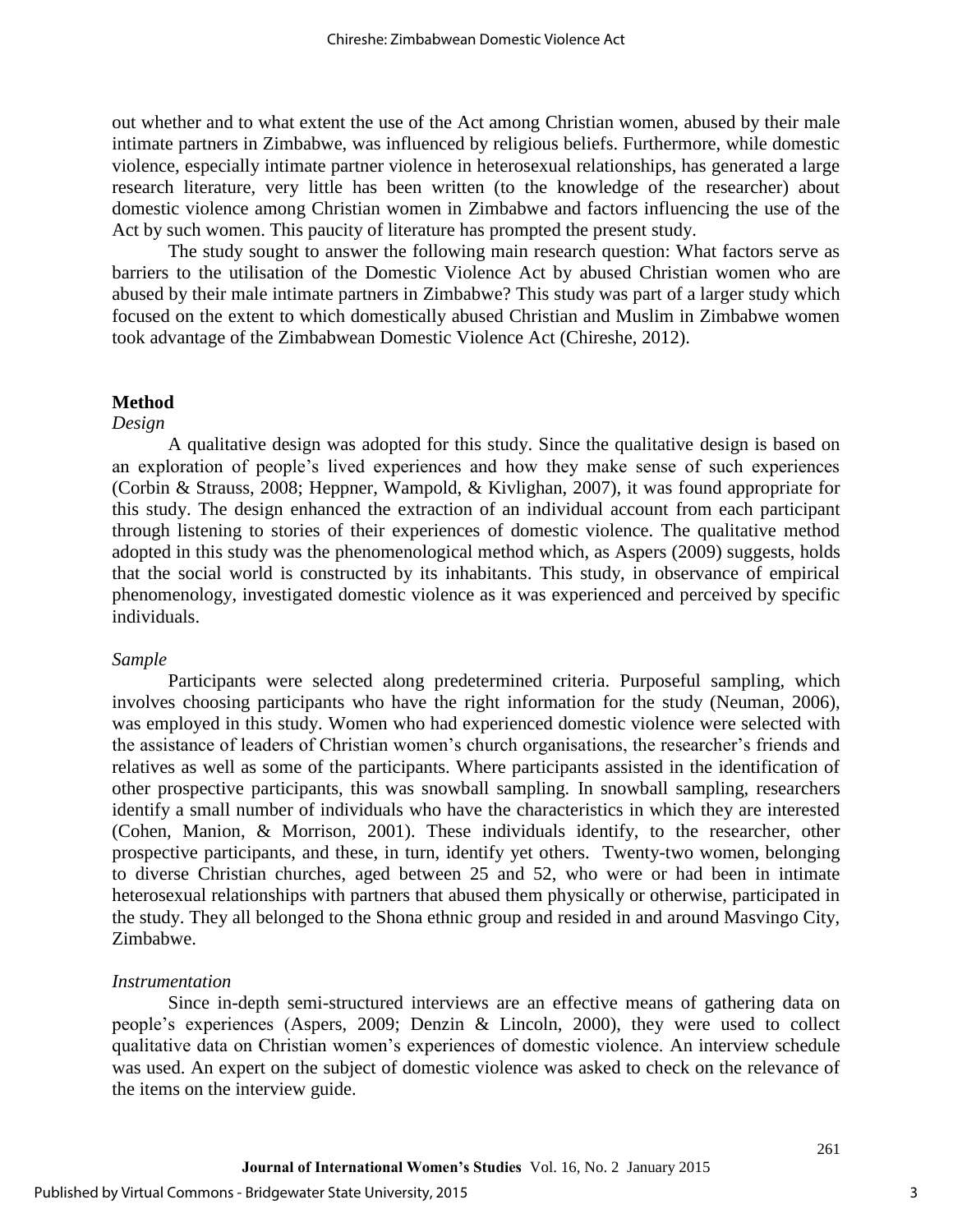#### *Procedure*

Perspectives of feminist research influenced the interview process, in which the participants were encouraged to tell their stories. Giving voice to abused women by sharing their stories from their perspectives was a means of validating their experiences; treating them as subjects and not objects.

Participation was voluntary because, as Heppner et al. (2007) advise, the dignity and welfare of participants is central in all research endeavours. Due to the sensitivity and potential danger of participating in the study, the selected participants were assured of their anonymity. Anonymity was ensured by using numbers to represent participants. Each participant was asked to sign a consent form after understanding the specifications of the study as articulated on the consent form.

Interviews were conducted at different venues, namely, the participants' homes, the researcher's home, and the researcher's office at work. In each case, privacy of the interview setting was maintained. Although the interviews were directed by the interview guide, flexibility was allowed. Most of the interviews were audio-recorded and lasted an average of one hour. The interviews were transcribed verbatim. The interviews were conducted between September and December, 2011.

#### *Data Analysis*

Thematic content analysis, which is a method appropriate for analysing qualitative data (Schutt & Chambliss, 2006), was adopted. After completing all 22 interviews, the transcribed data were analysed, using tables to summarise all the information on each of the different issues that formed the focus of the interviews. Important categories in the data were identified.

#### **Results**

#### *Utilisation of the Law*

The study revealed that in the face of the abuse, a majority of the participants (16 out of 22) did not take advantage of the provisions of the Domestic Violence Act. Only six participants appealed to the provisions of the Domestic Violence Act by reporting the violence they experienced to the police. All of these six participants, except for one, had also shared their experiences with members of their religious communities who advised them to take further action. The participants who appealed to the law indicated that they were encouraged to do so by members of their religious communities who made it clear that God willed their peace.

The reporting of abuse to the police confirms Laird's (2001) statement that women across the social divide are slowly getting more courageous and are "breaking the silence" (p. 295) about abuse, some getting protection orders and others leaving the situation. In reporting the abuse, the cultural tradition of silence and preserving family secrets is challenged. Bannerman (2007) views the reporting as a life-giving subversion, by which he suggests that, while reporting is often met with societal disapproval, it can bring about liberation from abuse. Furthermore, the appeal to legal institutions by some participants seems to suggest that there is no necessary contradiction in the operation of religious and secular institutions and that the spiritual and legal solutions are complimentary. In this connection, Cooper-White (1996) contends that "the phenomenon of violence against women needs to be approached as much from the discipline of social and political ethics as from the field of pastoral psychology" (p. 13). The point is reiterated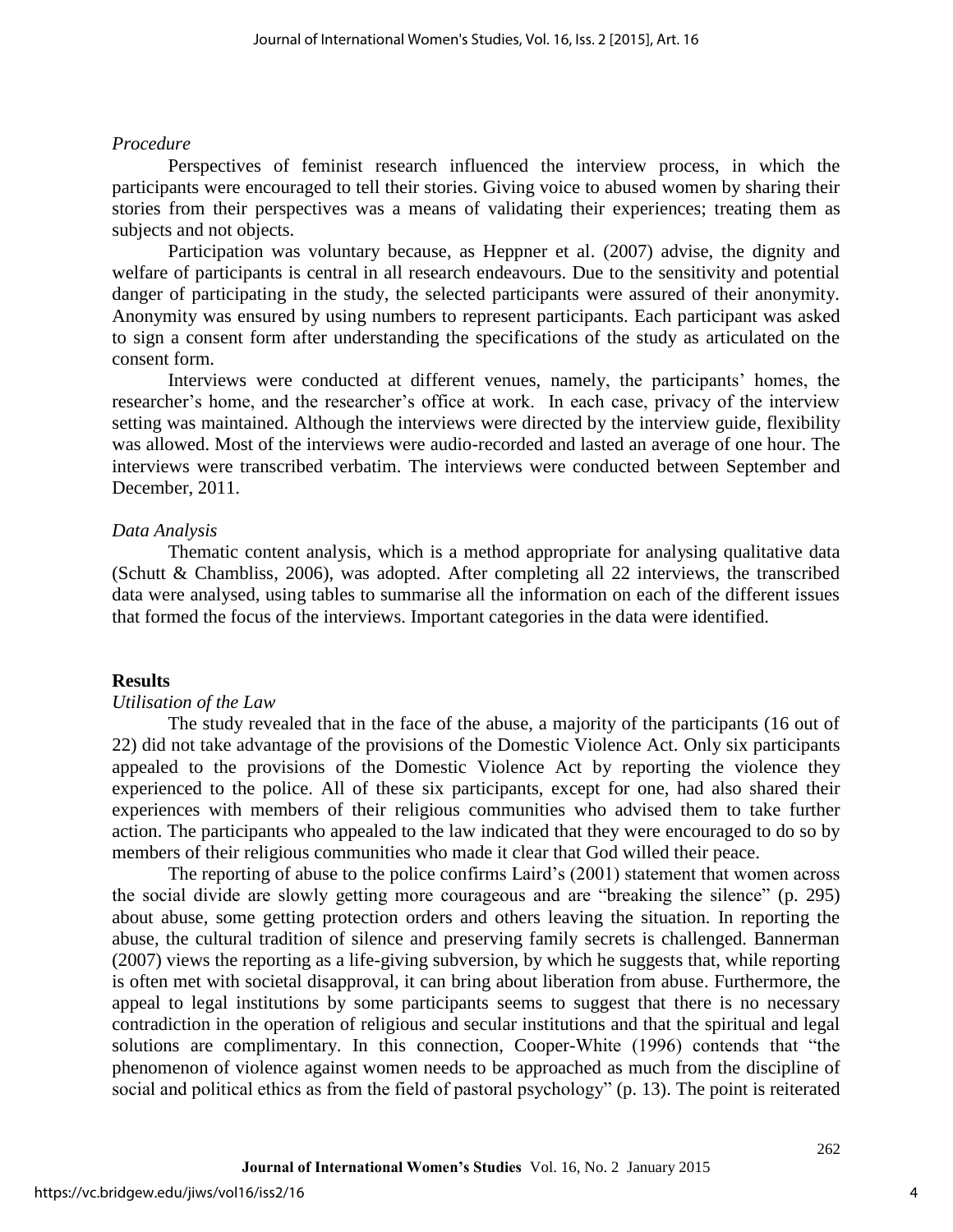by Nason-Clark (2004) who states that "condemnation of domestic violence requires both the language of contemporary culture and the language of the spirit" (p. 304).

While a few participants took legal action against their abusers, the majority did not. This finding is consistent with results obtained elsewhere, for example, in South Africa (Phiri, 2001), Mozambique (Bonate. 2006), Ghana (Amenga-Etego, 2006), and Jordan (Gharaibeh & Oweis, 2009).

#### *Non-Utilisation of the Law*

As already mentioned a majority of participants did not report the abuse to the police or seek legal remedies. A number of reasons emerged. The reasons, which can be classified as religious, socio-cultural and economic, had to do with the advice the participants got from their religious communities as well as friends and relatives. Furthermore, the reasons had to do with the participants' own internalised beliefs.

#### *Religious Reasons*

A substantial number of participants (16) indicated that religious reasons, among others, deterred them from reporting the abuse to the authorities. The major religious reason was that only God had the power to end the abuse by changing the abuser. Prayer was identified as the key to 'unlock' God's intervention. The advice to pray for God's intervention was given by religious leaders and communities who advised the participants to look up to God who has all the power. One participant had this to say:

The pastor's wife, to whom I went for advice, said to me: "Pray for your husband and forgive him as Jesus teaches. One day he will change. Reporting him to the police will actually worsen the situation as it will only harden him."

Similarly, another participant showed that she trusted that prayer could solve her problem when she said, "The solution to any problem lies with God who has all the power and is allknowing." The quotations suggest that prayer was perceived as transformative.

Belief in the power of prayer to end domestic violence seems to have been influenced by the perception that Satan or the devil was behind the violence. For that reason, participants did not contemplate reporting the matter to the police or consider solutions such as divorce or (temporary) separation. This spiritualisation of the cause of violence tended to result in viewing spirituality, particularly the use of prayer, as the solution. One participant had this to say: "The church members and leadership did not blame my husband for the violence but instead saw the devil at work in the family; hence they encouraged me to pray so that things would get better." Similarly, another participant reported that a counsellor from her church suggested that her problem may have been caused by evil spirits and as such it could only be effectively addressed through prayer.

It emerged that some religious people from whom the participants sought help advised them to accept suffering as a reality of living among people of faith. Six participants reported that their religious leaders advised them to endure the suffering as it tests faith. One participant reported that her pastor said God had a purpose in her suffering and that one day the suffering would be a thing of the past as God would intervene. Similarly, another participant said a senior woman from her church to whom she turned for help advised that believers should expect some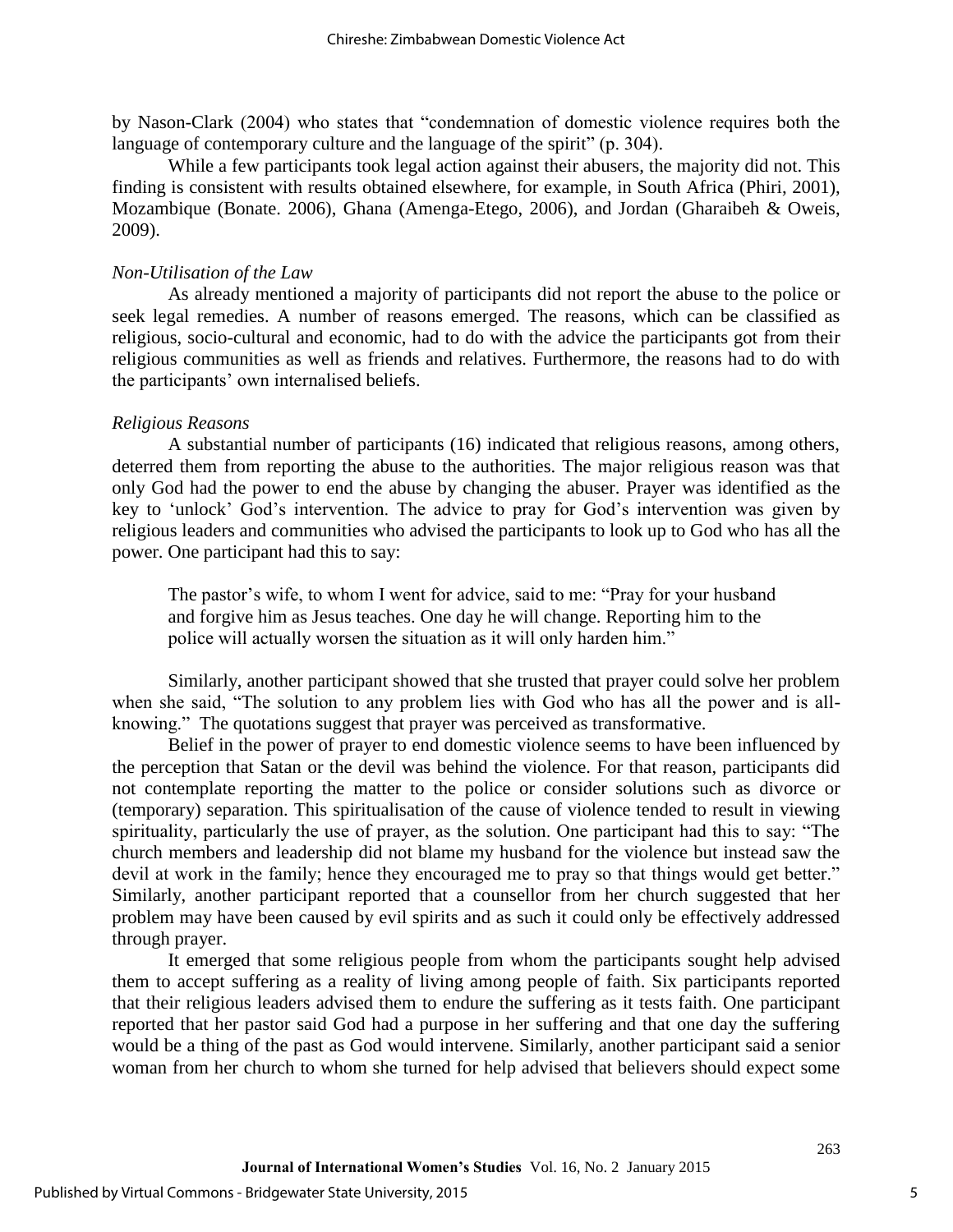suffering because Satan is after leading astray those who believe. Thus it was believed suffering was brought about by Satan for the purpose of making believers abandon their faith.

Six participants indicated that the advice they received from their religious communities was to the effect that it would be a sign of lack of faith to report to non-religious authorities. Influenced by such a perception, participants indicated that religious leaders were better placed to counsel religious people in situations of abuse than secular authorities.

For some (10) participants, the thought of reporting to the police invoked the fear of divorce, which was perceived as contrary to the will of God. The ten participants under consideration revealed that their belief in the permanence of marriage made it difficult for them to seek help from the police as this might result in divorce or separation. The participants felt that seeking relief from abusive relationships through legal means was a threat to the integrity of marriage which was meant to be permanent.

### *Social/Cultural Reasons*

The fear of divorce and its associated stigma was a deterrent to reporting abuse as can be noted from some of the statements participants made. Nine participants revealed that they could not go to the police for fear of incurring divorce or separation that would lead to their loss of dignity. One participant reported that her husband threatened her with divorce if she reported to the police. In a similar vein, another participant said she avoided reporting to the police to avoid divorce which she perceived as the inevitable consequence of making domestic violence public. Thus participants' desire to avoid the disgrace associated with being a divorcee prevented them from taking advantage of the Act.

In an unsuspected issue, two Christian participants indicated that they were not prepared to face divorce because they were not comfortable with the idea of leaving their current sexual partners and engaging in sexual relations with other men. They felt this would be like committing adultery. One participant said "It is hard to imagine becoming a divorcee and getting married to another man while your first husband is still alive. It would appear you are committing adultery; you are making your body cheap." This view seems to be based on Jesus' teaching that "Whoever divorces his wife and marries another commits adultery against her; and if she divorces her husband and marries another, she commits adultery" (Mark 10:11-12, Revised Standard Version).

Shame also prevented the abused from reporting to authorities as the following quotation illustrates:

As a wife of an influential member of the church, I cannot report the battering to the police as this would tarnish his reputation. People look up to my husband as a leader. How would they feel about him if they hear that he is violent?

Five participants reported that their friends and relatives advised them to maintain silence in the face of the abuse as 'silence is power'. It was believed that when one does not answer back in the face of domestic violence, one will in effect be weakening the abuser. Non-retaliation was thus perceived as curbing further domestic violence. One participant said that her mother-in-law told her that silence conquers everything and so she should not answer back in the face of verbal abuse. Another participant said her grandmother advised her not to go about publicising the abuse as this might make her husband more violent.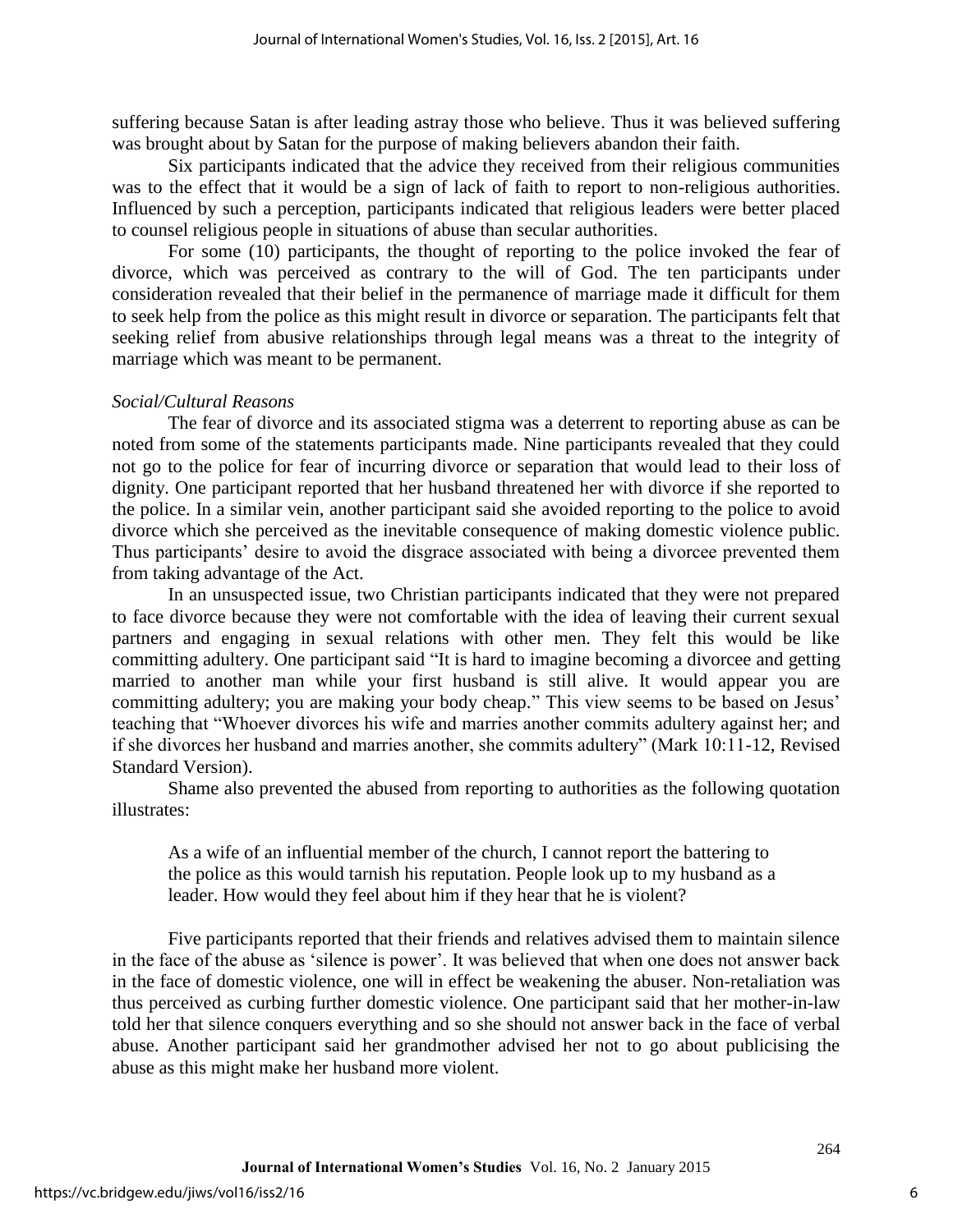Five participants indicated that they feared losing their children if they reported the abuse as the reporting might result in divorce or separation.

Participants who expressed fear of divorce and the subsequent loss of custody of their children also felt that if they left their children, the children might be exposed to abuse. The following comment epitomises fear of losing children:

I cannot imagine getting divorced and leaving my children behind. No one will be able to take care of them as I do. *Ndinogarira vana vangu* (Shona, literally translated as 'I will stay in the marriage for the sake of my children').

The study also revealed an aspect of Shona religion as it relates to children. One participant explained her fear for her children in terms of her husband and his relatives' capacity to incite their dead relatives (ancestral spirits) to cause the children to fall sick or encounter misfortune if she insists on having custody of children. She explained:

It is difficult to seek separation from your abusive husband because you will be forced to leave your children; otherwise if you take them by legal assistance, those children may experience misfortune or even death caused by their paternal ancestral spirits.

In this case fear of losing children, coupled with fear of the spirit world, became a deterrent to contemplating taking legal action against the abuser which might result in separation. The participants feared that in the event that divorce or separation took place, they might be alienated from their children, something for which they were not prepared.

Some abusers threatened their victims with further abuse if they reported the matter to the police. Six participants indicated that they did not seek legal recourse for fear of reprisals from their abusive spouses. One participant said that she never thought of going to the police or lawyers for fear of further violence from her husband and revenge from her in-laws who tended to place the blame for the violence on her.

What emerges from such responses is that the abuser may become even more aggressive and that in-laws may also take offence if their relative (the abusive man) is reported and prosecuted because the reporting is perceived as threatening the reputation of both the man and his family, bringing the whole family, both nuclear and extended, into disrepute.

### *Economic Reasons*

Three participants reported that they did not seek legal recourse because they felt doing so might result in divorce which might in turn mean loss of financial support from the husband. As one participant said:

I did not think of reporting the violence to the police because my husband looks after the family, paying fees for children and supplying material needs. If I report to the police, we would end up in divorce and I will lose the support of my husband.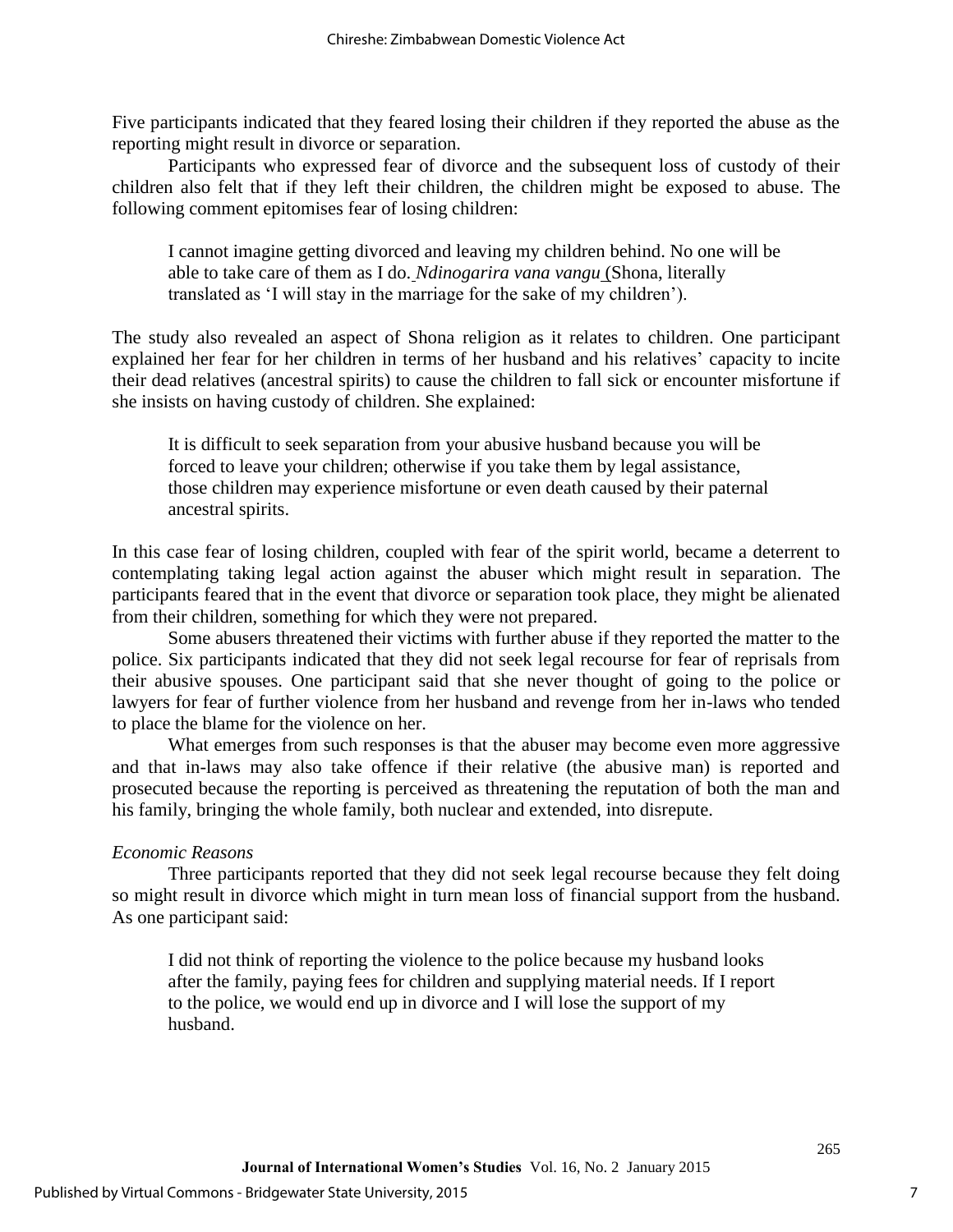#### **Discussion**

The findings from this study should be considered in light of some methodological limitations. Generalisation from the study is limited by the small sample size, its homogeneity, sampling procedure, and geographical context. The number of participants and the sampling method may have restricted the researcher from obtaining more diverse information on the utilization of the Act.

In spite of the limitations cited, the study yielded some findings that could be useful for both practice and further research.

#### *Religious Factors*

Participants and those to whom they reported believed in the power of prayer. This belief rendered it inappropriate to report to authorities or to seek legal remedies. The belief in God's intervention tends to inculcate both a spirit of patience and one of resilience in the abused. As such, it may make one cope with the abuse. Furthermore, emphasis on prayer presupposes that the underlying cause of the violence is spiritual and that a spiritual solution is required. This perception of domestic violence is likely to prevent abused women from seeking legal recourse.

The perception that prayer can serve as a coping strategy also came out of previous research (Gillum, 2009; Sharp, 2011; Waltington & Murphy, 2006). On the contrary, Taylor (2010) writes that when women put their power of change in God's hands, they are left "waiting and enduring rather than actively seeking out resources, support and options" (p. 121). This implies that they become helpless and so continue to live in abusive situations. Similar sentiments are expressed by other researchers as well (Amenga-Etego, 2006; Nason-Clark, 2004).

The advice to endure suffering in the hope that things will change for the better is also found within the context of Shona culture where abused women are often advised that marriage is not easy; it needs perseverance. One has to work hard to make marriage work. The belief that women are the "healers of wounded marriages" (Nadar & Potgieter, 2010, p. 151) deters abused women from taking legal action against their abusive spouses. The advice that one should endure suffering in the hope of God's intervention prevented some participants from seeking help from the police. In this regard, the abused remained silent because religion and culture taught them that it is a virtue to endure suffering. However, silence in the face of domestic violence perpetuates the culture of violence (Christiansen, 2010).

It seems the perception that it is ungodly to report to secular institutions is grounded in the belief that Christians belong to the 'light' and as such are better placed to settle their own problems. To report to the police would be like admitting that one has failed as a Christian. Not reporting to the police or not taking legal action becomes a face saver to the individual concerned. This finding speaks to both religious and socio-cultural factors.

The Christian belief in the sacredness of marriage as a divinely ordained institution that is meant to last a lifetime makes the thought of divorce or separation anathema. Within the Christian religion, divorce is portrayed as never a part of God's original plan because, when a man and a woman come together in marriage, they become one flesh that should not be separated by anyone (Maluleke & Nadar, 2002). The belief that marriage is a sacred bond ordained by God had a bearing on the participants' response to domestic violence. This understanding of marriage gave some victims the power to endure suffering in silence in order to preserve their marriages and to avoid violating God's plan. In this connection, Fiorenza (1995, p.145) says that abused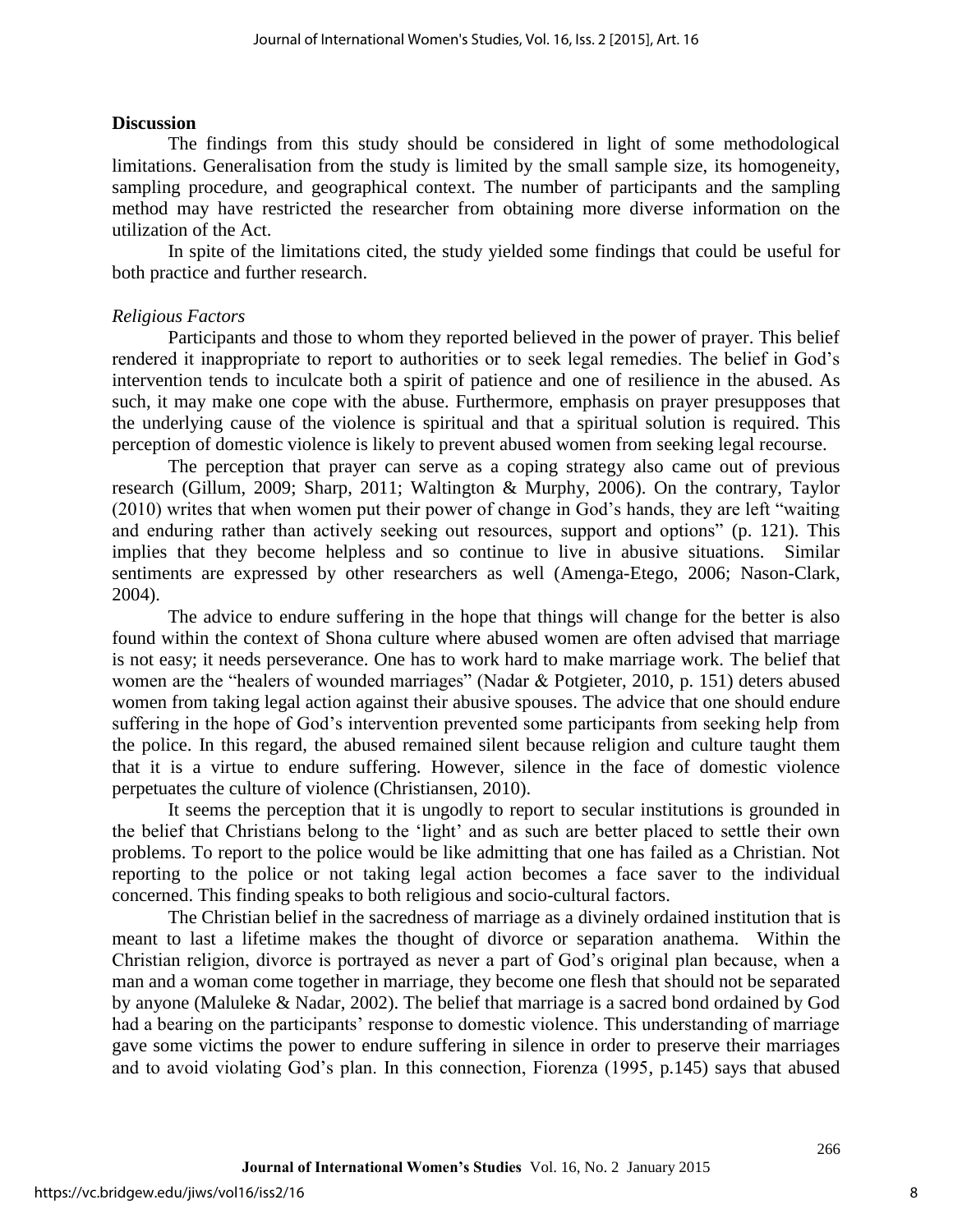wives "who believe that divorce is against God's will, cannot but remain in violent marriage relationships for 'better and for worse'".

The depiction of marriage as a sacrament<sup>2</sup> in the Roman Catholic tradition means that it cannot be dissolved (Ramsay, 1999, p. 46). As such, the abused is expected to endure the suffering in the hope that things will change rather than try to seek help to get out of the abusive marriage. The belief in the sanctity of marriage was behind the advice that participants received from religious communities as well as friends and relatives. The internalization of this belief by participants meant that the participants would not contemplate a solution that might threaten family unity and so engender divorce or separation.

The prioritisation of the marriage union by those to whom abused women reported and by the women themselves, also came out of other studies (Ellison, Trinitapoli, Anderson, & Johnson, 2007; Wendt, 2008). In these studies, abused women were advised to remain in marriage and to work things out. The advice was based on the perception of marriage as a sacred bond, a lifelong commitment and the conviction that God hates divorce.

#### *Socio-Cultural Factors*

Fear of social stigma contributed to abused women's unwillingness to take advantage of the Act. Since the private domain is protected culturally from outside intervention in both Christianity and Shona society, reporting to authorities is often shunned. The stigma surrounding domestic violence is great. When domestic violence is made public, it would be like washing soiled linen in public and this is likely to lead to the stigmatization of both the abuser and the abused. Given that homes of religious people are assumed to be safe spaces free from domestic violence, reports of violence in such homes would undermine this perception, hence the silence on the matter.

The desire to maintain family secrets, which deterred some participants from reporting the abuse, is also in keeping with a Shona proverb literally translated as 'What covers houses are roofs' which underlines the need to keep domestic secrets, confining them to the private realm and not making them public. Thus maintaining the secrecy of domestic violence would have the effect of protecting the image of the family. The advice given shows that communities can be more concerned with marriage than with the welfare of the abused; family interests take precedence over those of individuals, a common feature of most African societies where the needs of the community take precedence over those of the individual.

Given that reporting to public institutions is considered as some kind of application for separation or divorce on the part of the one who has reported, desisting from reporting would be tantamount to maintaining the marriage union. The fear of divorce is understandable when one considers that in the Shona society, married women are regarded as more respectable than single or divorced women (Armstrong, 1998; Mukonyora, 1999). Divorce is often viewed as a failure on the part of the wife, resulting in her stigmatisation (Mukonyora, 1999).

Consistent with findings from previous studies (Armstrong, 1998; Gonzalez, 2010; Maluleke & Nadar, 2002; Moyo, 2004; Yigzaw et al., 2010), the study revealed that one reason for keeping domestic violence a secret is to preserve marriage and so protect one's social status.

It is, therefore, clear that participants often did not report abuse in order to protect their own image and that of their husbands, their families and their religious communities. For people

l

 $2^{2}$  An outward sign of an inner spiritual grace. In this regard, the marriage relationship is taken to symbolise the relationship between God and the church, a sacred relationship.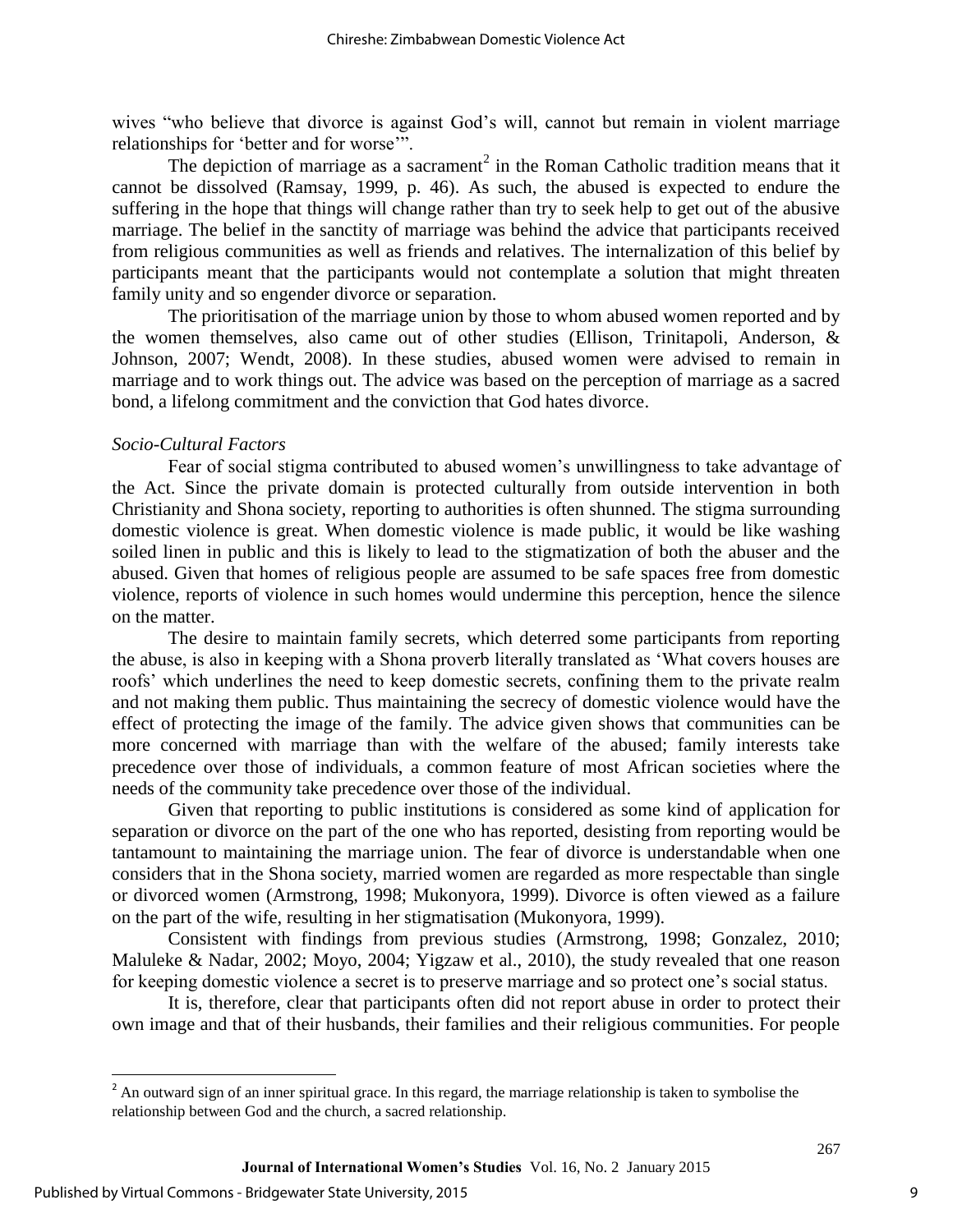of high social standing such as religious leaders, the need to maintain integrity is even more compelling, hence the silence on the part of the abused.

One of the pieces of advice participants received from their religious communities as well as friends and relatives was that 'silence is power.' The silence advised involved not questioning the abuser about the abuse and not divulging the abuse to members of the public. This silence was believed (by the advisors) to result in the subsiding of the violence. The assumption behind this piece of advice was that if a woman does not answer back and does not talk publicly about the abuse, the abuser would get weakened and stop the violence. However, this was not the case with a majority of participants. Far from stopping the violence, the silence appeared to nurture it. To the perpetrator, the violence seemed to pay dividends as it enabled him to control his victim, knowing that there will be no reprisals. This finding confirms Hampton, Vandergriff-Avery, and Kim's (1999) assertion that "Domestic violence will continue when the awards drawn from being violent outweigh the costs of not being violent" (p.245). This implies that an individual who receives positive results from being violent without having to pay a price for this is likely to continue with the violent behaviour. The finding that very often victims of violence are advised to keep it a secret also came out of other studies (for example, Armstrong, 1998; Pazeraite, 2008; Phiri, 2001; Ruiz, 2005).

One other factor that emerged as a deterrent to reporting was fear of losing children that might come as a result of divorce emanating from the prosecution of the abusive partner. This fear is understandable because in the Shona society children belong to their father and his ancestors and usually upon divorce or separation, the father has custody of the children while the woman goes away empty-handed. Although legislation in Zimbabwe has been amended to allow mothers under certain circumstances to have custody of their children after divorce, the reality on the ground is that mothers are often prevented, on cultural grounds, from having custody over children. The custom of roora*<sup>3</sup>* (bridewealth), which gives the father custody of children if the parents divorce (Bourdillon, 1998; Kambarami, 2006), explains why men continue to have custody over children in spite of the establishment of laws aimed at addressing gender inequality. Fear of losing children is one of the constraints women in abusive relationships face when considering leaving situations of abuse or taking legal action against the abuser (Armstrong, 1998; Peckover, 2003).

The finding that women who undertake legal steps to redress domestic violence are viewed negatively and are thus vulnerable to further violence, corresponds with observations made elsewhere (Amenga-Etego, 2006; Chireshe & Chireshe, 2009; Kethusegile, Kwaramba, & Lopi, 2000; Mesatywa, 2009; Ntlama, 2010).

### *Economic Reasons*

The picture that emerges from findings is that some abused women stay in the abusive relationships because they do not have a sound financial base outside the marriage union. As such, they would remain married to ensure they are supported by the abusive men. The finding that financial dependency may prevent some abused women from seeking relief from the abuse is consistent with results from Gharaibeh and Oweis' (2009) study conducted in Jordan.

 $\overline{\phantom{a}}$ 

<sup>&</sup>lt;sup>3</sup> *Roora* is a significant element of marriage among the Shona people of Zimbabwe. The custom involves some payment by the husband or his family to the family of his wife. *Roora* is negotiated between the wife-giving and the wife-receiving family.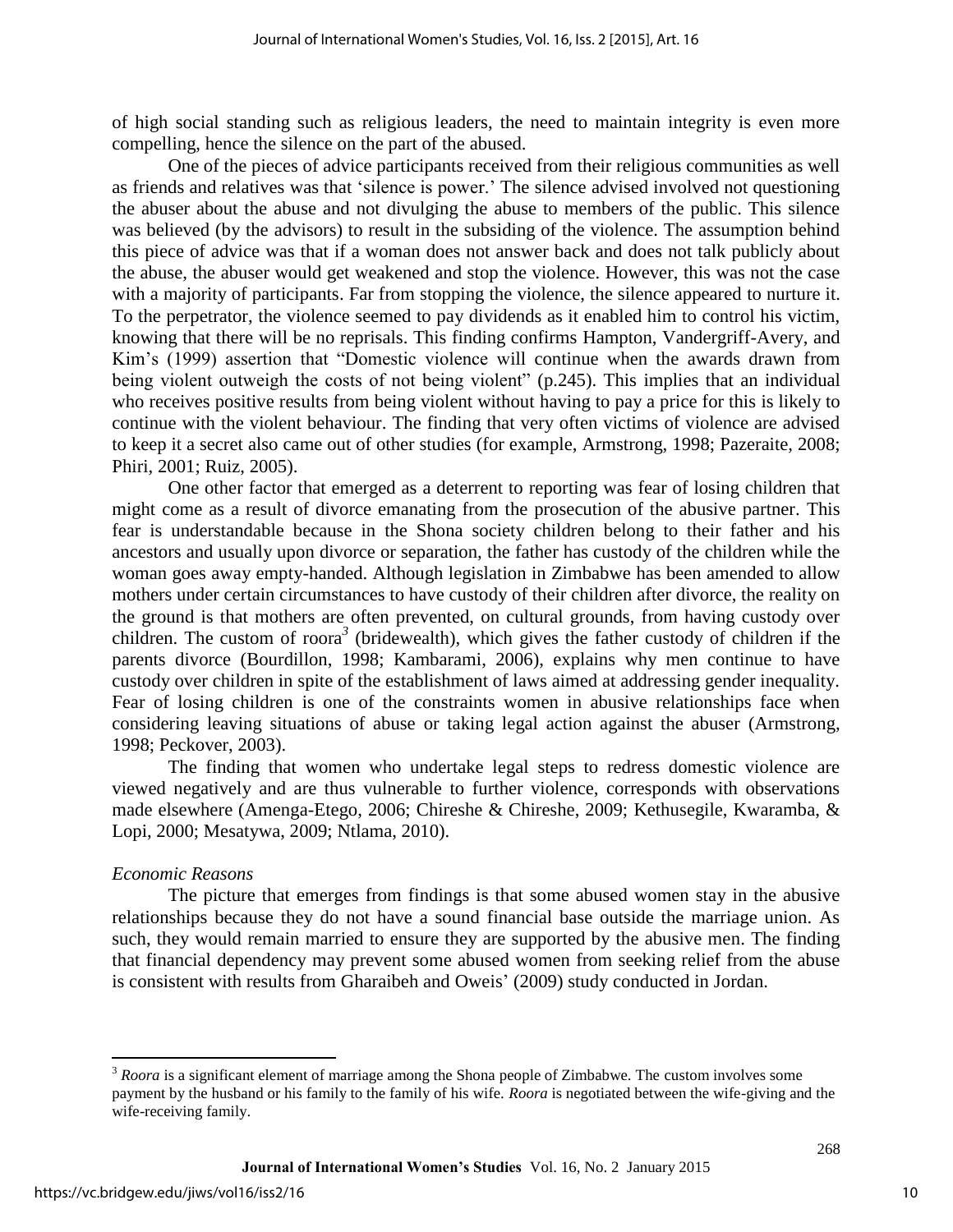#### **Implications**

The responses indicate that most participants did not see the law as having the capacity to address their problem, thus effectively rendering the Act irrelevant.

Findings suggest that religious convictions, strong among the participants and consolidated by cultural beliefs and practices, prevented most victims of domestic violence from seeking legal recourse. Because of the influence of religious teachings and cultural prescriptions on the role of women and the importance of marriage, most victims desisted from seeking legal recourse.

Reporting to authorities or seeking legal assistance was largely viewed as 'rebellion' on the part of the abused, hence, the advice to seek spiritual solutions, to try to be better wives and to endure the suffering, keeping in mind that God 'hates divorce' since a marriage union was meant to last a lifetime. The preponderance of advice from the religious sphere as well as the secular sphere was to preserve the marriage. Thus, it can be noted that religion and culture colluded to discourage participants from reporting to authorities and subsequently seeking legal solutions.

While most participants in this study reported being blamed for the violence that they experienced, none of them blamed themselves for the violence, a finding that contradicts findings from previous studies (for example, Chireshe & Chireshe, 2009; Davhana-Maselesele, 2011; Gonzalez, 2010). While the finding that the participants did not blame themselves for the abuse could imply more chances of reporting it to the authorities, the realisation of this, for participants in the present study, was stifled by religious, cultural and economic factors.

Entrenched beliefs and attitudes impede the full implementation of the law. Using the law in addressing instances of domestic violence is often viewed as being at variance with African (particularly Shona) culture, especially customary law with its values such as keeping family secrets, the primacy of the family, and the overarching norm of male dominance.

Given the results of the current study, it can be concluded that although the Domestic Violence Act of Zimbabwe purports to protect victims in the case of domestic violence; large numbers of victims fail to be protected.

In view of the findings, the wide dissemination of information on domestic violence and the different recourses available to women would prepare women and those who they report to, to find effective solutions to the problem. In addition, since domestic violence is a multifaceted phenomenon influenced by many interrelated factors, the successful implementation of laws relating to domestic violence needs a coordinated response from all sectors, religious and nonreligious.

Since the findings of this study are based on a sample of abused Christian women belonging to the Shona ethnic group in Zimbabwe, it may not be representative of all Christian women. In view of this, more comprehensive studies on a larger scale need to be conducted.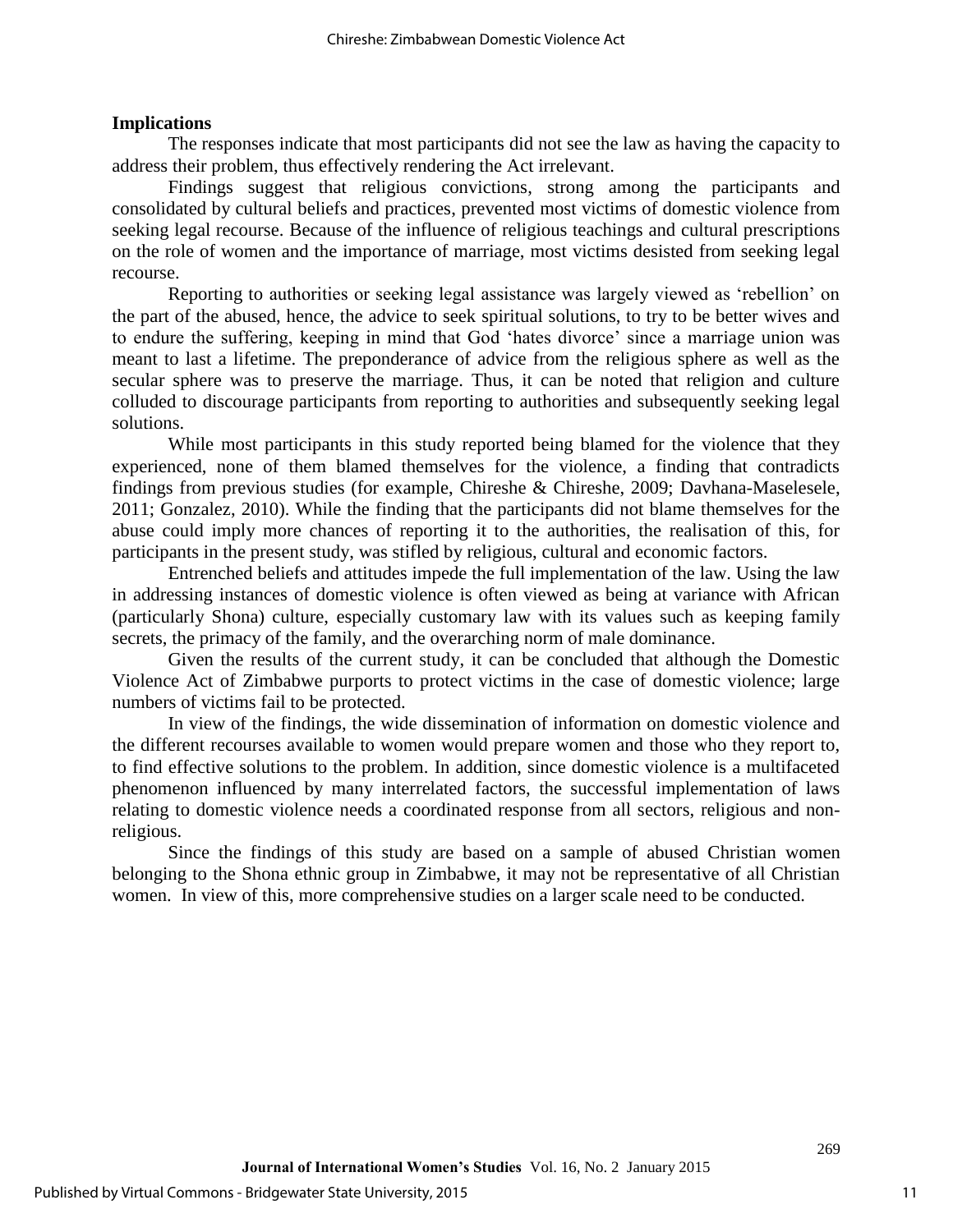### **References**

- Amenga-Etego, R. M. (2006). Violence against women in contemporary Ghanaian society. *Theology and Sexuality,* 13(1), 23-46.
- Amirthalingam, K. (2003). A feminist critique of domestic violence laws in Singapore and Malaysia. In *Asia Research Institute Working Paper No. 6*. Retrieved August 10, 2011, from [www.ari.nus.edu.sg/pub/wps/html](http://www.ari.nus.edu.sg/pub/wps/html)
- Armstrong, A. (1998). *Culture and choice: Lessons from survivors of gender violence in Zimbabwe*. Harare: Violence against women in Zimbabwe Research Project.
- Aspers, P. (2009). Empirical phenomenology: A qualitative research approach (The Cologne Seminars). *The Indo-Pacific Journal of Phenomenology,* 9(2), 1-12.
- Bannerman, D. H. (2007). *The subversion of patriarchy: Exploring pastoral care with men in the church of the Province of South Africa on the East Rand.* Unpublished master's thesis, University of South Africa, Pretoria, South Africa.
- Bonate, L. J. K. (2006). Matriliny, Islam and gender in Northern Mozambique. *Journal of Religion in Africa,* 36(2), 139-166.
- Bourdillon, M. F. C. (1998). *The Shona peoples: An ethnography of the contemporary Shona,*  with special reference to their religion (3<sup>rd</sup> ed). Gweru, Zimbabwe: Mambo Press.
- Chibber, K. S., & Krishnan, S. (2011). Confronting intimate partner violence: A global health priority. *Mount Sinai Journal of Medicine,* 78, 449-459.
- Chireshe, E. (2012). *The utility of the Zimbabwean Domestic Violence Act: Christian and Muslim women's experiences.* Unpublished doctoral thesis, University of South Africa, Pretoria, South Africa.
- Chireshe, R & Chireshe, E 2009. Sexual harassment of female students in three selected high schools in urban Masvingo, Zimbabwe. *Agenda* 80: 88-96.
- Christiansen, L. B. (2010). Versions of violence. Zimbabwe's domestic violence and symbolic politics of protection. *Review of African Political Economy,* 37(126), 421-435.
- Chuma, M., & Chazovachii, B. (2012). Domestic Violence Act: Opportunities and challenges for women in rural areas: The case of Ward 3, Mwenezi District, Zimbabwe. *International Journal of Politics and Good Governance,* 3(3 & 4), 1-18.
- Cohen, L., Manion, L., & Morrison, K. (2001). *Research methods in education* (5<sup>th</sup> ed). London: Routledge Falmer.
- Cooper-White, P. (1996). An emperor without clothes: The church's views about the treatment of domestic violence. *Pastoral Psychology,* 45(1), 3-20.
- Corbin, J., & Strauss, A. (2008). *Basics of qualitative research: Techniques and procedures for developing grounded theory.* Los Angeles: Sage.
- Davhana-Maselesele, M., Myburgh, C. P. H., & Poggenpoel, M. (2009). Lived experiences of women victims of domestic violence in rural areas of Vhembe District: Limpopo Province, South Africa. *Gender and Behaviour*, 7(2), 2517-2540.
- Denzin, N. K., & Lincoln, Y. S. (Eds.) (2000). *Handbook of qualitative research* (2<sup>nd</sup> ed). London: Sage.
- Ellison, C. G., Trinitapoli, J. A., Anderson, K. L., & Johnson, B. R. (2007). Race/ethnicity, religious involvement, and domestic violence. *Violence Against Women,* 13(11), 1094- 1112.
- Fiorenza, E. S. (1995). Ties that bind: Domestic violence against women. *EATWOT Women Theologians on Violence Against Women,* 18(1), 122-167.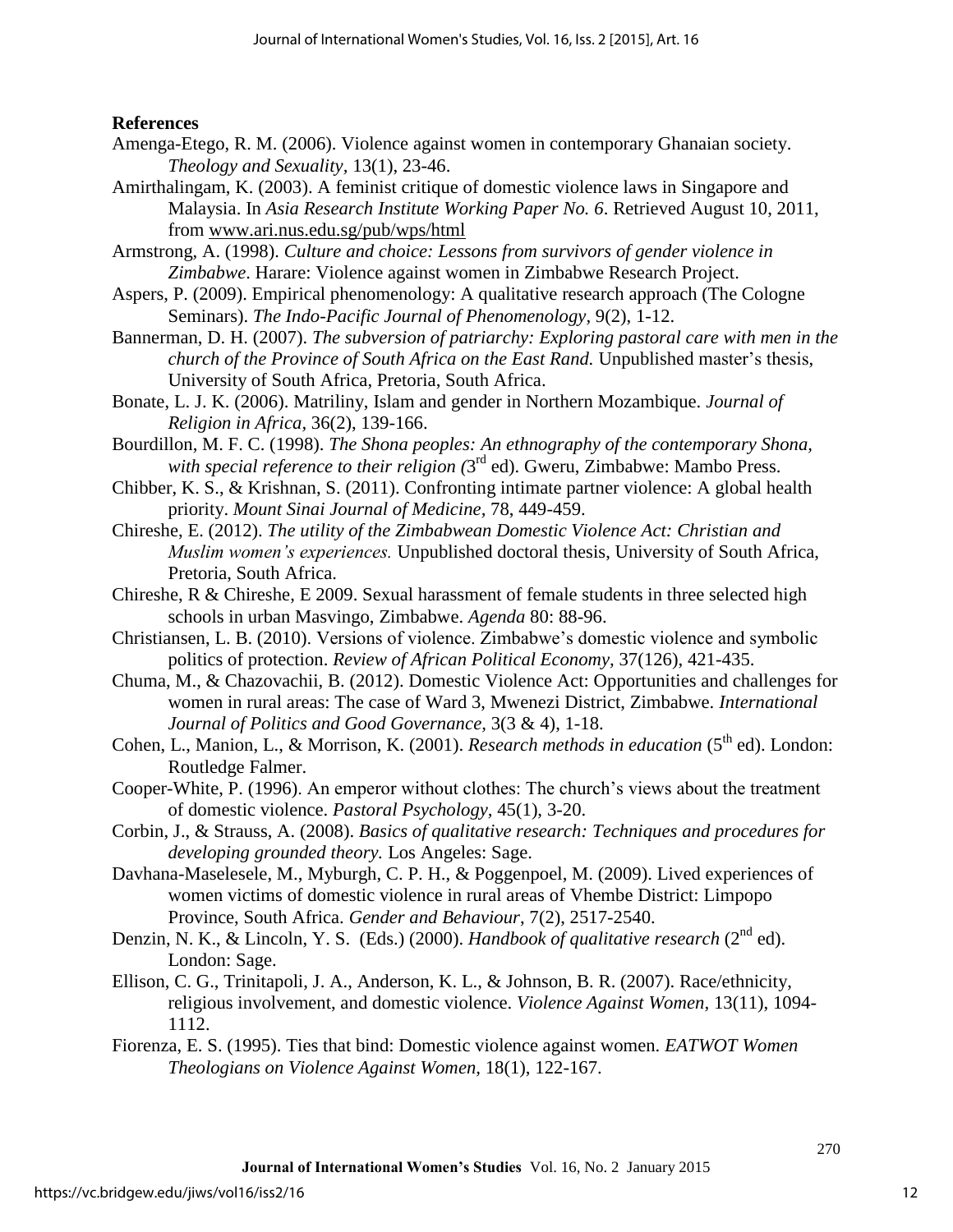- Gharaibeh, M., & Oweis, A. (2009). Why do Jordanian women stay in abusive relationships: Implications for health and social well-being. *Journal of Nursing Scholarship,* 41(4), 376-384.
- Gillum, T. L. (2009). The intersection of spirituality, religion and intimate partner violence in the African American community. In *Institute of Domestic Violence in the African American Community, University of Minnesota*. Retrieved February 17, 2011, from [www.idvaac.org.](http://www.idvaac.org/)
- Gnanadason, A. (2012). Violence against women is sin: God of life accompany us on our journey toward a world free of violence. *The Ecumenical Review,* 64(3), 241-253.
- Gonzalez, J. (2010). *The battered woman experience: A phenomenological study exploring the lives of Latina women and their experience of domestic violence.* Unpublished doctoral thesis, University of Nebraska, Lincoln, NE.
- Hampton, R. L., Vandergriff-Avery, M., & Kim, J. (1999). Understanding the origins and incidents of spousal violence in North America. In T. P. Gullotta  $& S. J. McElhaney$ (Eds), *Violence in homes and communities: Prevention, intervention and treatment* (Vol 11). London: Sage.
- Heppner, P. P., Wampold, B. E., & Kivlighan, D. M. (2007). *Counselling research.* New Delhi: Brooks/Cole.
- Hove, K., & Gwazane, M. (2011). A study to determine factors associated with domestic violence among concordant and discordant couples in Zimbabwe. *International Journal of Human and Social Science,* 1(7), 156-162.
- Ilika, A. L. (2005). Women's perception of partner violence in a rural Igbo community. *African Journal of Reproductive Health,* 9(3), 77-88.
- Kambarami, M. (2006). *Femininity, sexuality and culture: Patriarchy and female subordination in Zimbabwe.* Retrieved February 19, 2010, from <http://www.arsrc.org/downloads/uhsss/kmabarami.pdf>
- Kethusegile, B. M., Kwaramba, A., & Lopi, B. (2000). *Beyond inequalities: Women in Southern Africa.* Harare: Southern African Research and Documentation Centre.
- Knickmeyer, N. (2004). *The bruised reed, she will not break: An investigation of the relationship between religion and experiences of domestic violence in the lives of Christian battered women.* Unpublished doctoral dissertation, University of Memphis.
- Laird, J. (2001). Changing women's narrative: Taking back the discourse. In K. J. Peterson & A. A. Leibermann (Eds.), *Building on women's strengths.* London: Haworth Press.
- Maluleke, T. S., & Nadar, S. (2002). Breaking the covenant of violence against women. *Journal of Theology for Southern Africa,* 114, 5-17.
- Mesatywa, N. J. (2009). *The perceptions and experiences of African women in violent partner relationships: An exploratory study.* Unpublished doctoral thesis, University of Stellenbosch, Stellenbosch, South Africa.
- Moyo, F. L. (2004). Can divorce be a solution to marital problems in a Christian marriage? *The Ecumenical Review,* 56(4), 437-447.
- Mukonyora, I. (1999). Women and ecology in Shona religion. *Word and World,* XIX(3), 276- 284.
- Nadar, S., & Potgieter, C. 2010. Living it out: liberated through submission? *Journal of Feminist Studies in Religion,* 26(2), 141-151.
- Nason-Clark, N. (2004). When terror strikes at home: The interface between religion and domestic violence. *Journal for the Scientific Study of Religion,* 43(3), 303-310.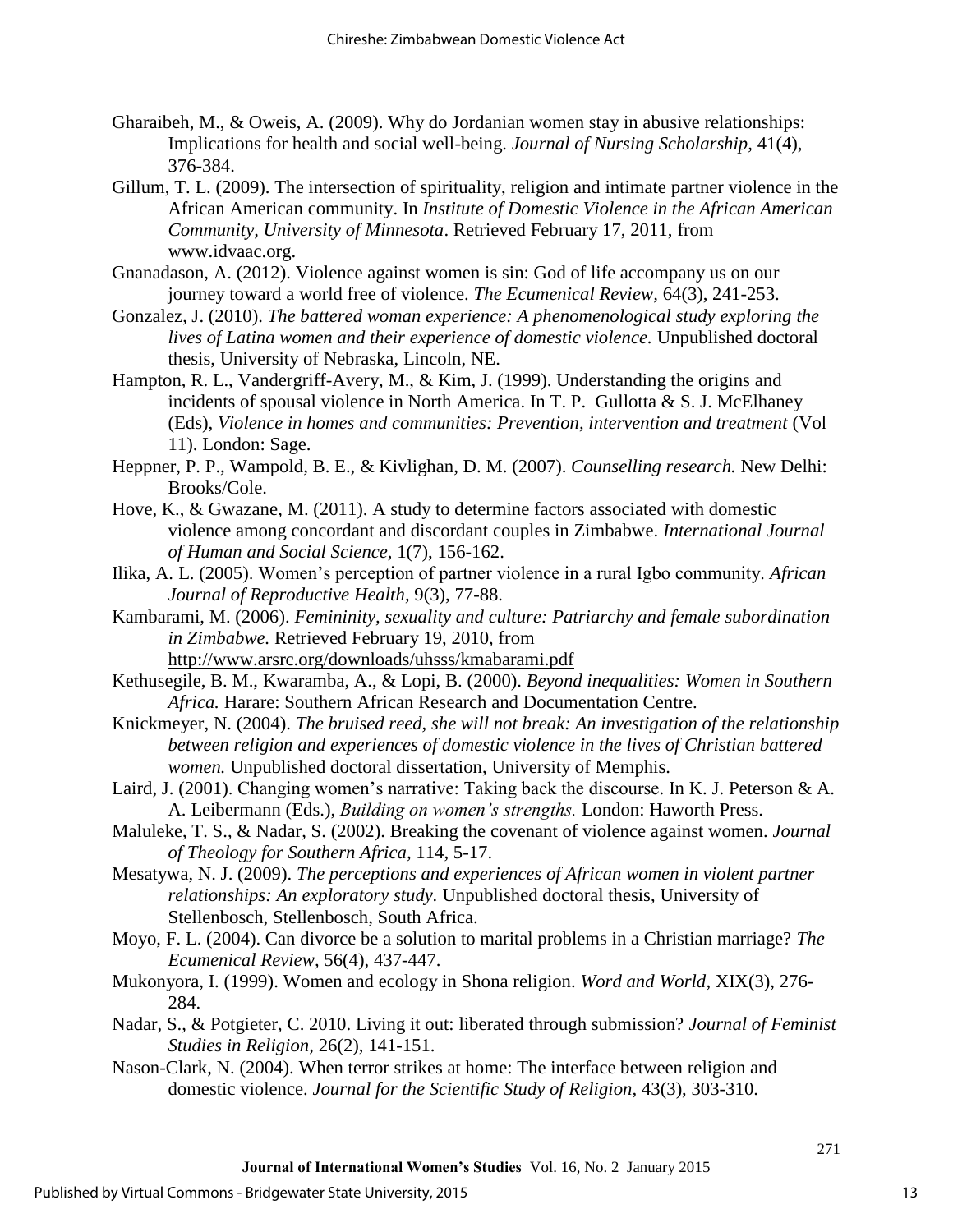- Nawaz, N., Nawaz, Z., & Majeed, I. (2008). Mental and physical victimisation of rural women. *Journal of Agriculture and Social Sciences,* 4(2), 74-76.
- Neuman, W. L. (2006). *Social research methods: Qualitative and quantitative approaches* (6th ed). Boston: Pearson Education.
- Ntlama, N. P. (2010). *Impediments in the promotion of the right to gender equality in postapartheid South Africa.* Unpublished doctoral thesis, University of South Africa, Pretoria, South Africa.
- Osirim, M. J. (2003). Crisis in the state and the family. *African Studies Quarterly,* 7(2 & 3), 153- 169.
- Pazeraite, A. (2008). '*Zakhar* and *neqevah* He created them': Sexual and gender identities in the Bible. *Feminist Theology,* 17(1), 92-110.
- Peckover, S. (2003). 'I could have just done with a little more help': An analysis of women's help-seeking from health visitors in the context of domestic violence. *Health and Social Care in the Community,* 11(3), 275-282.
- Phiri, I. A. (2001). Domestic violence in Christian homes: A Durban case study. *Journal for the Study of Religion,* 14(2), 85-101.
- Prinsloo, J. (2007). An exploration of the efficacy of the Domestic Violence Act: A statistical analysis of domestic violence in the greater Johannesburg area, South Africa. *Child Abuse Research in South Africa,* 8(1), 18-26.
- Ramsay, N. J. (1999). Confronting family violence and its spiritual damage. *Journal of Family Ministry,* 13(3), 46-59.
- Ruiz, B. R. (2005). Domestic violence and the church in Nicaragua. *Ministerial Formation,* 104, 12-23.
- Schutt, R. K., & Chambliss, D. F. (2006). *Making sense of the social world: Methods of investigation* (2<sup>nd</sup> ed.). London & New Delhi: Pine Forge Press.
- Sharp, S. (2011). *Investigations on the use of religious culture to cope with intimate partner violence .* Unpublished doctoral dissertation, University of Wisconsin-Madison, WI.
- Shaw, S. M., & Lee, J. (2009). *Women's voices, feminist visions: Classic and contemporary readings* (4<sup>th</sup> ed.). Boston: McGraw-Hill.
- Sturke, R. M. (2008). *Women's autonomy and intimate partner violence in rural South India.* Unpublished doctoral dissertation, John Hopkins University, Baltimore, MD.
- Taylor, L. L. (2010). *The relationship between religion, spirituality and intimate partner: A qualitative exploration.* Unpublished doctoral dissertation, University of Regina, Canada.
- Tichagwa, W 1998. *Beyond inequalities: Women in Zimbabwe*. Harare: Southern African Documentation Centre (SARDC).
- Townsend, P. O. (2008). *A gender-critical approach to the Pauline material and the Zimbabwean context with specific reference to the position and role of women in selected denominations.* Unpublished master's thesis, University of South Africa, Pretoria, South Africa.
- Tracy, S. R. (2007). Patriarchy and domestic violence: Challenging common misconceptions. *Journal of the Evangelical Theological Society,* 50(3), 573-594.
- Waltington, C. G., & Murphy, C. M. (2006). The roles of religion and spirituality among African American survivors of domestic violence. *Journal of Clinical Psychology,* 62, 837-857.
- Wang, M. C., Horne, S. G., Levitt, H. M., & Klesges, L. M. (2009). Christian women in interpersonal violent relationships: An exploratory study of religious factors. *Journal of Psychology and Christianity,* 28(3), 224-235.